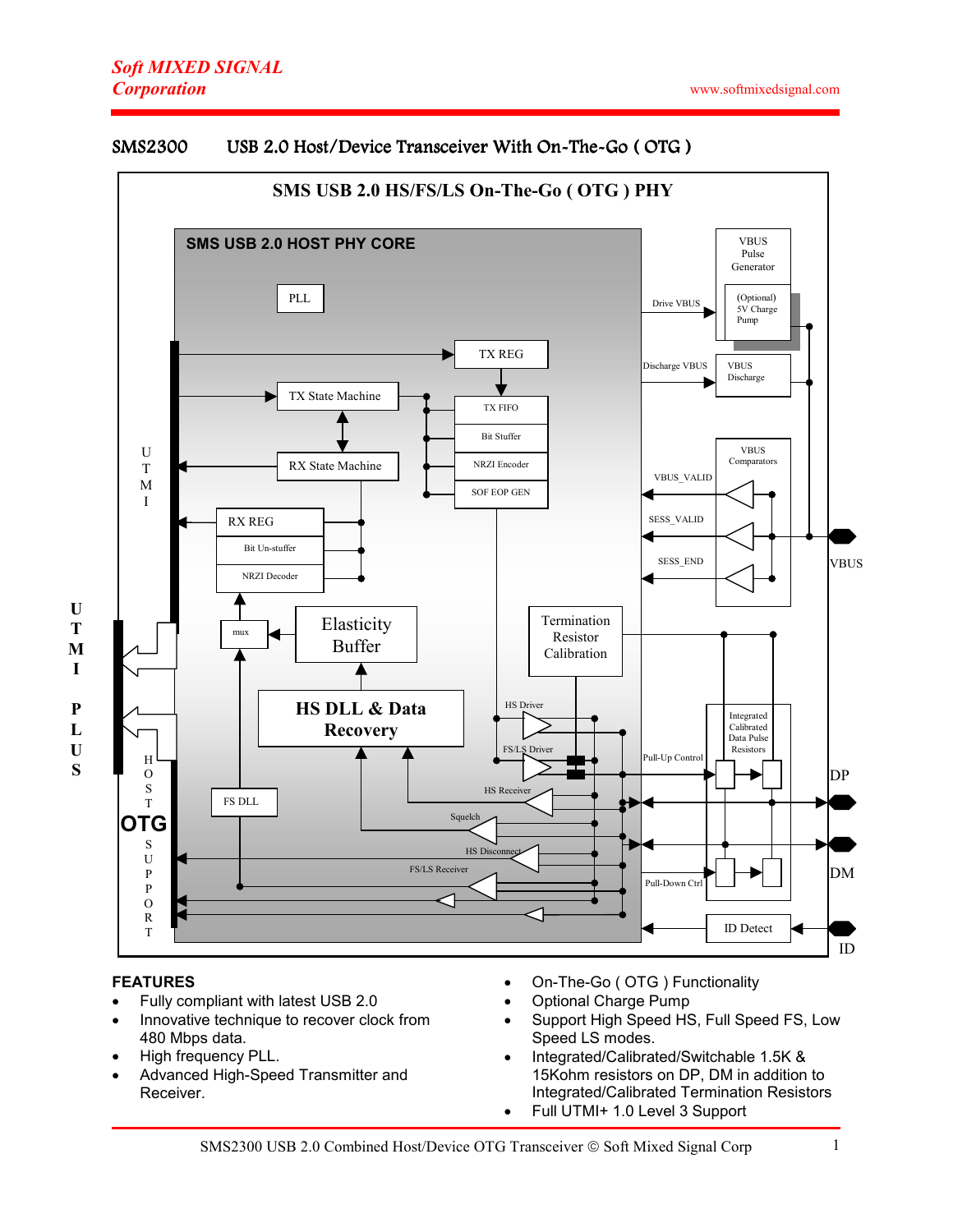## GENERAL DESCRIPTION

USB 2.0 HOST/DEVICE/OTG Transceiver is a fully integrated PHY Core which is a super-set of HOST and DEVICE PHY with High Speed (HS), Full-Speed (FS) and Low-Speed Transceivers integrated with On-The-Go Functionality and is compliant with the USB 2.0 Specification and latest Revision of the On-The-Go and UTMI+ Specifications (UTMI+ Version 1.0 Level 3). It includes Data Pulsing, VBUS Pulsing, VBUS Comparators for Session Detection to support HNP (Host Negotiation Protocol) and SRP (Session Request Protocol), Clock/Data Recovery, on-chip PLL, Integrated & Calibrated Termination and Pull-Up/Down Resistors with full Analog Transceiver functionality for the Complete USB 2.0 PHY as illustrated in the figure.

USB2 Host/Device/OTG transceiver has standard UTMI with SIE so that ASIC vendors are isolated from the high speed and analog circuitry associated with the transceiver, thus reducing the design risk and fastening the design cycle.

The core's main blocks are clock/data recovery for FS/HS, PLL, transceiver state machines, data encoder/decoder and high-speed analog transceiver as can be seen in the main block diagram above.

#### Functional Description

As shown in main block diagram, the USB2 transceiver's main responsibility is to transmit data onto the line and to receive data and to recover clock correctly from the receive data. The front interface of USB2 transceiver is the cable, the back interface of USB2 transceiver is the UTMI to the serial interface engine that handles packet recognition, transaction sequencing, serialization/de-serialization, bit stuffing/unstuffing and other relevant functionality needed by a USB 2.0 Device PHY.

| <b>Name</b>       | <b>Direction</b> | <b>Active</b> | <b>Description</b>                                       |  |  |  |
|-------------------|------------------|---------------|----------------------------------------------------------|--|--|--|
| <b>CLK</b>        | Output           | Rising-Edge   | Clock. This output is used for clocking receive and      |  |  |  |
|                   |                  |               | transmit parallel data.                                  |  |  |  |
|                   |                  |               | 60 MHz HS/FS or HS Only, with 8-bit interface            |  |  |  |
|                   |                  |               | 30 MHz HS/FS or HS Only, with 16-bit interface           |  |  |  |
| Reset             | Input            | High          | <b>Reset.</b> Reset all state machines in the UTM. Reset |  |  |  |
|                   |                  |               | doesn't stop the CLK output.                             |  |  |  |
|                   |                  |               | Reset Signal Should be activated simultaneously with     |  |  |  |
|                   |                  |               | SuspendM signal and It should be deactivated 1ms         |  |  |  |
|                   |                  |               | after SuspendM signal. See Figure 2.                     |  |  |  |
| XcvrSelect(1:0)   | Input            | N/A           | Transceiver Select. This signal selects between the      |  |  |  |
|                   |                  |               | LS, FS and HS transceivers:                              |  |  |  |
|                   |                  |               | 00: HS transceiver enabled                               |  |  |  |
|                   |                  |               | 01: FS transceiver enabled                               |  |  |  |
|                   |                  |               | 10: LS transceiver enabled                               |  |  |  |
|                   |                  |               | 11: Send LS Packet on FS bus, Receive LS packet          |  |  |  |
| <b>TermSelect</b> | Input            | N/A           | Termination Select. This signal selects between the      |  |  |  |
|                   |                  |               | FS and HS terminations:                                  |  |  |  |
|                   |                  |               | 0: HS termination enabled                                |  |  |  |
|                   |                  |               | 1: FS termination enabled                                |  |  |  |
| SuspendM          | Input            | Low           | SuspendM. Places the Macrocell in a mode that draws      |  |  |  |
|                   |                  |               | minimal power from supplies. Shuts down all blocks not   |  |  |  |
|                   |                  |               | necessary for Suspend/Resume operation. While            |  |  |  |
|                   |                  |               | suspended, TermSelect must always be in FS mode to       |  |  |  |
|                   |                  |               | ensure that the 1.5K pull-up on DP remains powered.      |  |  |  |
|                   |                  |               | Suspend signal stops the CLK. When Suspend is            |  |  |  |
|                   |                  |               | activated, CLK stops at its low level. After Suspend is  |  |  |  |
|                   |                  |               | deactivated, CLK starts with at least 40% Duty Cycle in  |  |  |  |
|                   |                  |               | less than 4ms.                                           |  |  |  |
|                   |                  |               | 0: Macrocell circuitry drawing suspend current           |  |  |  |
|                   |                  |               | 1: Macrocell circuitry drawing normal current            |  |  |  |

Table 1: System Interface Signals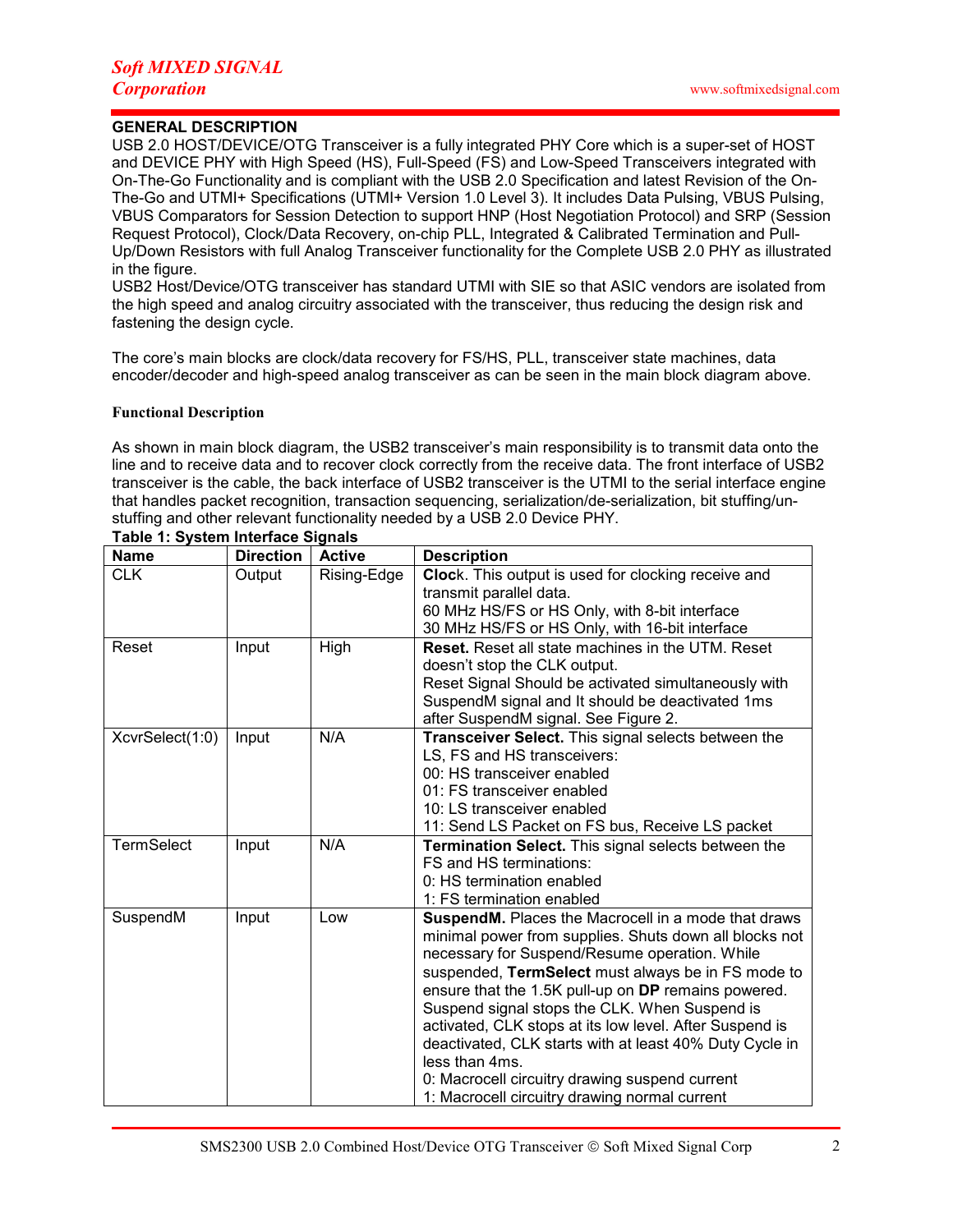| LineState(0,1) | Output | N/A | Line State. These signals reflect the current state of<br>the single-ended receivers. They are combinatorial until<br>a "usable" CLK is available then they are synchronized<br>to CLK. DP=LineState[0] & DM=LineState[1]<br><b>DM DP Description</b><br>0 <sub>0</sub><br>$0:$ SEO<br>1: 'J' State<br>0.1<br>2: 'K' State<br>10<br>3:SE1<br>11                                                                                                |  |  |  |
|----------------|--------|-----|------------------------------------------------------------------------------------------------------------------------------------------------------------------------------------------------------------------------------------------------------------------------------------------------------------------------------------------------------------------------------------------------------------------------------------------------|--|--|--|
| $OpMode(0-1)$  | Input  | N/A | Operational Mode. These signals select between<br>various operational modes:<br>$[1]$ $[0]$<br>Description<br>0: Normal Operation<br>00<br>1: Non-Driving<br>0.1<br>10 <sub>1</sub><br>2: Disable Bit Stuffing and NRZI encoding<br>3: Normal operation without generating SYNC<br>11<br>and EOP. Bitstuffing depends on TxBitstuffEnable and<br>TXBitStuffEnableH signals. NRZI encoding is always<br>enabled. Only valid when XcvrSel is 00. |  |  |  |

# Table 2: Host/OTG Specific USB Interface Signals

| <b>Name</b>                      | <b>Direction</b> | <b>Active</b> | <b>Description</b>                                          |  |  |  |  |
|----------------------------------|------------------|---------------|-------------------------------------------------------------|--|--|--|--|
| HostDisconnect<br>Output<br>High |                  |               | USB2 host transceiver notifies host SIE of                  |  |  |  |  |
|                                  |                  |               | disconnection from USB2 device.                             |  |  |  |  |
| Dppulldown                       | Input            | High          | Enable pull-down resistor on DP wire in Host mode           |  |  |  |  |
| Dmpulldown                       | Input            | High          | Enable pull-down resistor on DM wire in Host mode           |  |  |  |  |
|                                  |                  |               |                                                             |  |  |  |  |
| <b>IDDig</b>                     | Output           | High          | Indicates whether mini-A plug (0) or mini-B (1) plug        |  |  |  |  |
|                                  |                  |               | is attached                                                 |  |  |  |  |
| <b>IdPullup</b>                  | Input            | High          | Enables IDDig Detection.                                    |  |  |  |  |
| AValid                           | Output           | High          | Indicates if the session for an A-peripheral is valid by    |  |  |  |  |
|                                  |                  |               | using VBUS comparators.                                     |  |  |  |  |
| <b>BValid</b>                    | Output           | High          | Indicates whether the session is valid for a B-             |  |  |  |  |
|                                  |                  |               | peripheral by using VBUS comparators.                       |  |  |  |  |
| VbusValid                        | Output           | High          | Indicates if voltage on VBUS is valid for operation         |  |  |  |  |
| SessEnd                          | Output           | High          | Indicates if Vbus voltage is below B session End            |  |  |  |  |
|                                  |                  |               | Threshold.                                                  |  |  |  |  |
| <b>DrvVbus</b>                   | Input            | High          | Enables to drive 5V on VBUS                                 |  |  |  |  |
| ChrgVbus                         | Input            | High          | <b>Enables charging VBUS</b>                                |  |  |  |  |
| DischrgVbus                      | Input            | High          | Enables discharging VBUS                                    |  |  |  |  |
| <b>TxBitStuffEnable</b>          | High<br>Input    |               | Indicates if the data on the DataOut(7:0) lines needs       |  |  |  |  |
|                                  |                  |               | to be bit-stuffed or not.                                   |  |  |  |  |
|                                  |                  |               | 0 : Bit-stuffing is disabled                                |  |  |  |  |
|                                  |                  |               | 1 : Bit-stuffing is enabled                                 |  |  |  |  |
| <b>TxBitStuffEnableH</b>         | Input            | High          | Indicates if the data on the DataOut(15:8) lines            |  |  |  |  |
|                                  |                  |               | needs to be bit-stuffed or not.                             |  |  |  |  |
|                                  |                  |               | 0 : Bit-stuffing is disabled<br>1 : Bit-stuffing is enabled |  |  |  |  |
|                                  |                  |               | This signal is only required when the 16 bit mode is        |  |  |  |  |
|                                  |                  |               | selected.                                                   |  |  |  |  |
| FsLsSerialMode                   | Input            | High          | Indicates whether the serial interface for FS/LS            |  |  |  |  |
|                                  |                  |               | packets should be used.                                     |  |  |  |  |
|                                  |                  |               | 0: FS/LS packets are sent using parallel interface.         |  |  |  |  |
|                                  |                  |               | 1: FS/LS packets are sent using serial interface.           |  |  |  |  |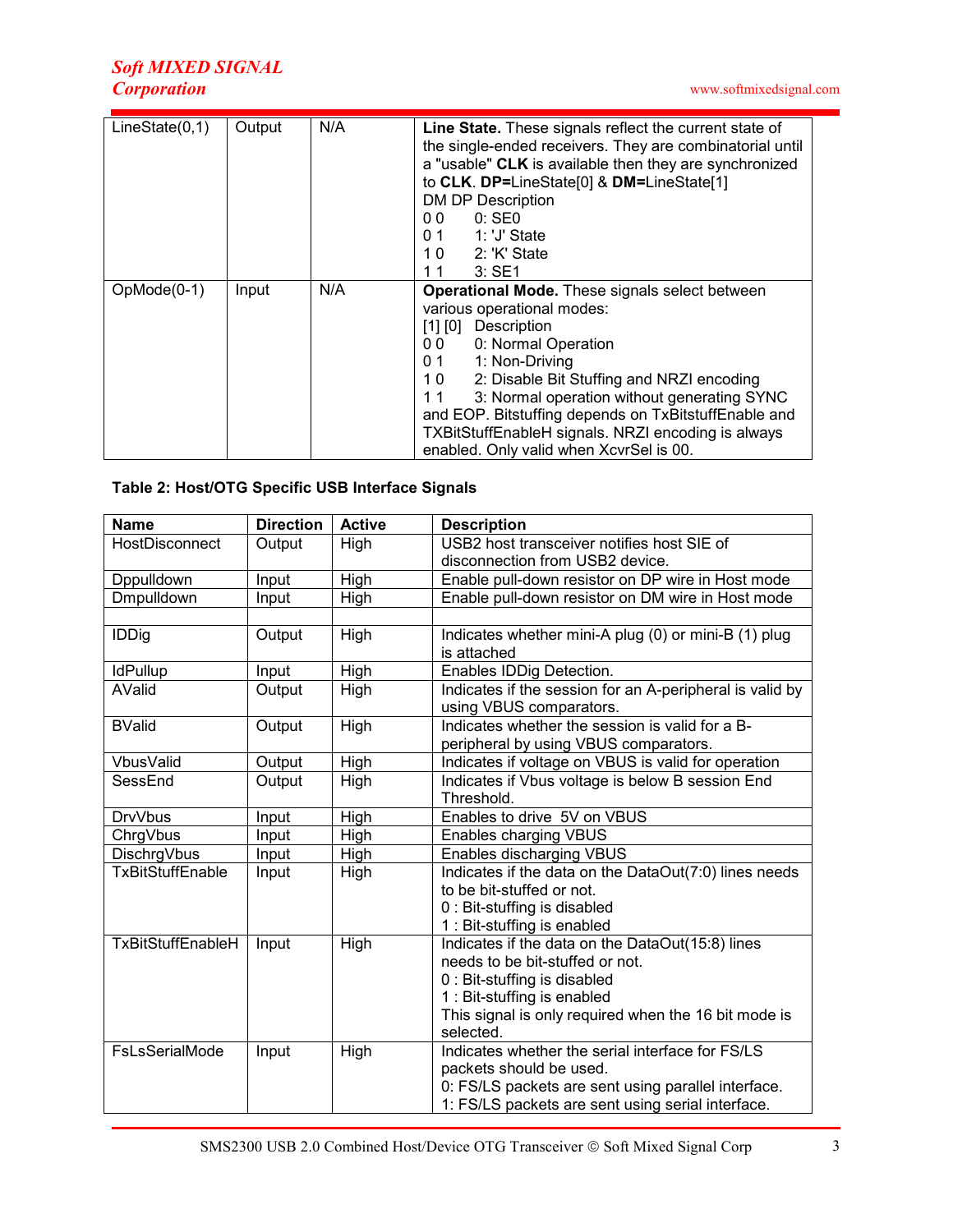# Soft MIXED SIGNAL **Corporation**

| Tx Enable N | Input  | Low | Output Enable for Full/Low Speed during Serial |  |
|-------------|--------|-----|------------------------------------------------|--|
|             |        |     | Mode                                           |  |
| Rx RCV      | Output | N/A | Differential Receiver Output For Serial Mode   |  |
| Rx_DM       | Output | N/A | Single Ended Receiver Output For Serial Mode   |  |
| Rx DP       | Output | N/A | Single Ended Receiver Output For Serial Mode   |  |
| Tx Dat      | Input  | N/A | Differential data for DP/DM                    |  |
| Tx SeO      | Input  | N/A | Force Single Ended Zero at DP/DM               |  |

# Table 3: USB Interface Signals

| <b>Name</b> | <b>Direction</b> | <b>Active</b> | <b>Description</b>                     |  |  |  |
|-------------|------------------|---------------|----------------------------------------|--|--|--|
| <b>DP</b>   | <b>Bidir</b>     | N/A           | USB data pin Data+                     |  |  |  |
| <b>DM</b>   | <b>Bidir</b>     | N/A           | USB data pin Data-                     |  |  |  |
| <b>VBUS</b> | <b>Bidir</b>     | N/A           | Power pin for USB. Sourced By A-Device |  |  |  |
| ID          | Input            | N/A           | ID Pin on the USB Mini Receptacle      |  |  |  |

## Table 4: Data Interface Signals (Transmit)

| <b>Name</b>     | <b>Direction</b> | <b>Active</b> | <b>Description</b>                                                                                                                                                                                                                                                                                                                                                                                                                            |  |  |  |
|-----------------|------------------|---------------|-----------------------------------------------------------------------------------------------------------------------------------------------------------------------------------------------------------------------------------------------------------------------------------------------------------------------------------------------------------------------------------------------------------------------------------------------|--|--|--|
| DataIn0-7       | Input            | N/A           | DataIn. 8-bit parallel USB data input bus. When<br><b>DataBus16_8</b> = 1 this bus transfers the low byte of 16-<br>bit transmit data. When DataBus16_8 = 0 all transmit<br>data is transferred over this bus.                                                                                                                                                                                                                                |  |  |  |
| DataIn8-15      | Input            | N/A           | DataIn. An 8-bit parallel USB data input bus that<br>transfers the high byte of 16-bit transmit data. These<br>signals are only valid when DataBus16_8 = 1.                                                                                                                                                                                                                                                                                   |  |  |  |
| <b>TXValid</b>  | Input            | High          | Transmit Valid. Indicates that the Datain bus is valid.<br>The assertion of Transmit Valid initiates SYNC on USB<br>The negation of Transmit Valid initates EOP on USB.                                                                                                                                                                                                                                                                       |  |  |  |
| <b>TXValidH</b> | Input            | High          | <b>Transmit Valid High. When DataBus16 8 = 1, this</b><br>signal indicates that the Dataln(8:15) bus contains valid<br>transmit data. This signal is ignored when DataBus16_8<br>$= 0.$                                                                                                                                                                                                                                                       |  |  |  |
| <b>TXReady</b>  | Output           | High          | Transmit Data Ready. If TXValid is asserted, the SIE<br>must always have data available for clocking in to the TX<br>Holding Register on the rising edge of CLK. TXReady is<br>an acknowledgement to the SIE that the UTM has<br>clocked the data from the bus. This acknowledgement<br>also indicates to the SIE that it must present the data for<br>the next transfer on the bus. If TXValid is negated,<br>TXReady can be ignored by SIE. |  |  |  |

## Table 5: Data Interface Signals (Receive)

| <b>Name</b>    | <b>Direction</b> | <b>Active</b> | <b>Description</b>                                                                                                                                                            |  |  |  |
|----------------|------------------|---------------|-------------------------------------------------------------------------------------------------------------------------------------------------------------------------------|--|--|--|
| DataOut0-7     | Output           | N/A           | DataOut. 8-bit parallel USB data output bus. When<br><b>DataBus16_8</b> = 1 this bus transfers the low byte of 16-                                                            |  |  |  |
|                |                  |               | bit receive data. When DataBus16_8 = 0 all receive<br>data is transferred over this bus.                                                                                      |  |  |  |
| DataOut8-15    | Output           | N/A           | <b>DataOut.</b> An 8-bit parallel USB data output bus that<br>transfers the high byte of 16-bit receive data. These<br>signals are only valid when DataBus16_8 = 1.           |  |  |  |
| <b>RXValid</b> | Output           | High          | Receive Data Valid. Indicates that the DataOut bus has<br>valid data. The Receive Data Holding Register is full and<br>ready to be unloaded. The SIE is expected to latch the |  |  |  |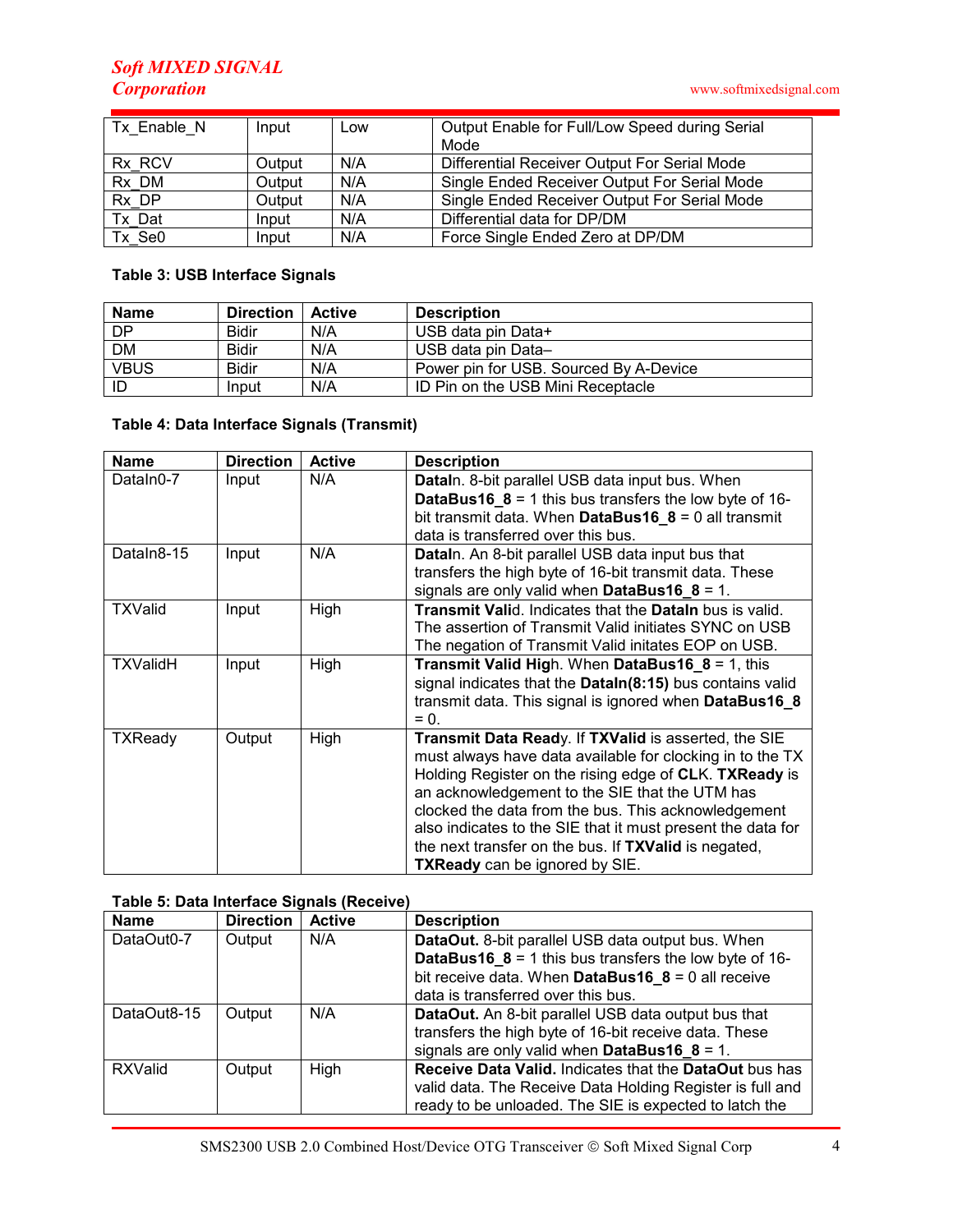|                 |        |      | DataOut bus on the clock edge.                                                                                                                                                                |
|-----------------|--------|------|-----------------------------------------------------------------------------------------------------------------------------------------------------------------------------------------------|
| <b>RXValidH</b> | Output | High | Receive Data Valid High. When DataBus16_8 = 1 this<br>signal indicates that the DataOut(8-15) bus is presenting<br>valid receive data. This signal is ignored when<br><b>DataBus16_8 = 0.</b> |
| <b>RXActive</b> | Output | High | <b>Receive Active.</b> Indicates that the receive state<br>machine has detected SYNC and is active. RXActive is<br>negated after a Bit Stuff Error or an EOP is detected.                     |
| <b>RXError</b>  | Output | High | <b>Receive Error.</b><br>0 Indicates no error.<br>1 Indicates that a receive error has been detected.                                                                                         |

#### Table 6: Data Interface Signals (Other)

| <b>Name</b> | <b>Direction</b> | <b>Active</b> | <b>Description</b>                                   |  |  |  |  |  |
|-------------|------------------|---------------|------------------------------------------------------|--|--|--|--|--|
| DataBus16 8 | Input            | High          | <b>DataBus16 8</b> Selects between 8 and 16 bit data |  |  |  |  |  |
|             |                  |               | transfers.                                           |  |  |  |  |  |
|             |                  |               | 16-bit data path enabled. Dataln(15:8),              |  |  |  |  |  |
|             |                  |               | DataOut(15:8), TxValidH and RxValidH operational.    |  |  |  |  |  |
|             |                  |               | CLK=30 MHz                                           |  |  |  |  |  |
|             |                  |               | 8-bit data path enabled. Dataln(15:8),               |  |  |  |  |  |
|             |                  |               | DataOut(15:8), TxValidH and RxValidH are undefined.  |  |  |  |  |  |
|             |                  |               | CLK=60 MHz.                                          |  |  |  |  |  |

## Table 7: System Interface Signals

| <b>Name</b>        | <b>Direction</b> | <b>Active</b> | <b>Description</b>                                 |  |  |  |
|--------------------|------------------|---------------|----------------------------------------------------|--|--|--|
| RefClk             | Input            | Pos-Edge      | Reference Clock For PLL Input                      |  |  |  |
|                    |                  |               | 48 MHz or 24 MHz (12 MHz is available if required) |  |  |  |
| Rext               | Input            | N/A           | Bias Resistor Pin Should be connected to 12.3K %1  |  |  |  |
| <b>VoREF</b>       | Output           | N/A           | Voltage Reference output                           |  |  |  |
| Atest <sub>0</sub> | Output           | N/A           | Analog Test Output 0                               |  |  |  |
| Atest <sub>1</sub> | Output           | N/A           | Analog Test Output 1                               |  |  |  |

#### Table 8: Powers

| <b>Name</b>   | <b>Direction</b> | <b>Active</b> | <b>Description</b>           |
|---------------|------------------|---------------|------------------------------|
| <b>AVDDRX</b> | Input            | N/A           | Analog VDD for Receive       |
| <b>AVSSRX</b> | Input            | N/A           | Analog VSS for Receive       |
| <b>AVDDTX</b> | Input            | N/A           | Analog VDD for Transmit      |
| <b>AVSSTX</b> | Input            | N/A           | Analog VSS for Transmit      |
| <b>AVDDC</b>  | Input            | N/A           | Analog VDD for Common        |
| <b>AVSSC</b>  | Input            | N/A           | Analog VSS for Common        |
| <b>DVDD</b>   | Input            | N/A           | Digital VCC From Core        |
| <b>DVSS</b>   | Input            | N/A           | <b>Digital VSS From Core</b> |

Note: Receive & Transmit Powers can be merged if necessary.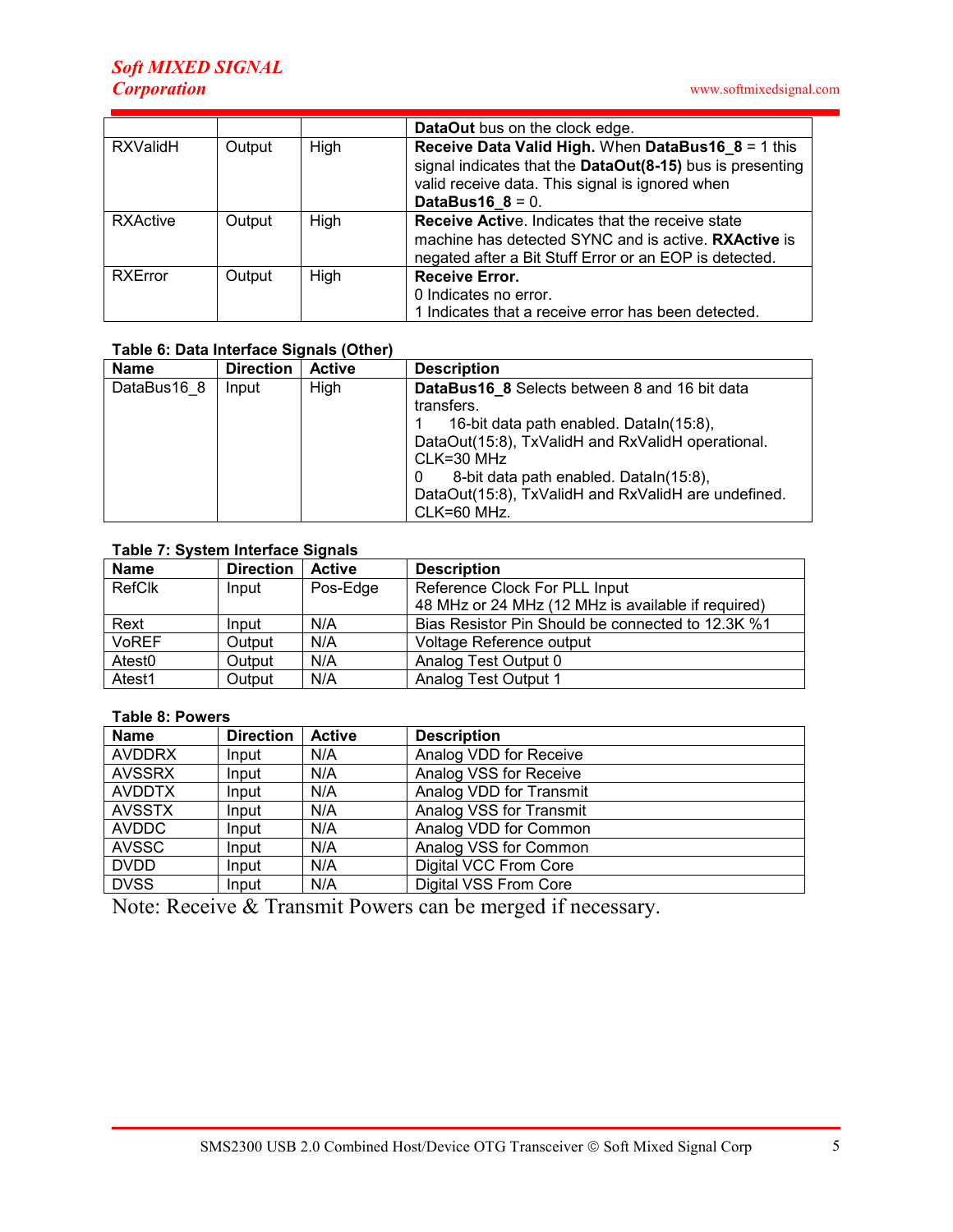# USB ON-THE-GO DESCRIPTIONS AND SPECIFICATIONS

#### VBUS Comparator Description:

There are four comparators which are required for VBUS level detection: Vbus\_Valid, ASession\_Valid, BSession\_Valid and Session\_End. The Vbus\_Valid comparator indicates that VBUS is valid when VBUS > 4.4V. The ASession Valid comparator indicates that an A Device USB session is valid (VBUS > 0.8 V), BSession Valid comparator indicates that an B Device USB session is valid (VBUS > 2.0 V) and Session\_End comparator indicates when a USB session has ended (VBUS <  $0.8V$ ).

The A Device uses the Vbus\_Valid signal to detect if the B Device is a supported device by checking if the B Device is consuming too much current. The Session Valid signal is used to detect a valid Data Session and Session End signal is used to detect the end of the session when VBUS falls below 0.5V.

### COMPARATOR SPECIFICATION

| <b>Parameter</b>                    | Min  | ™vp | Max | Unit |
|-------------------------------------|------|-----|-----|------|
| Vbus Valid comparator threshold     | 4.40 |     |     |      |
| ASession Valid comparator threshold | 0.8  |     |     |      |
| BSession Valid comparator threshold |      |     | 4.0 |      |
| Session End comparator threshold    |      |     | 0.8 |      |

#### Charge-Pump Description:

The OTG compliant Charge-Pump uses an input voltage VCC from 3.0V to 3.6V and generates an OTG compliant VBUS source with the ability to source 8 mA (minimum) of output current. When the VBUS is providing power, the rise time on the VBUS wire from 0V to 4.4V is no more than 100 ms when driving 8 mA on to an external load capacitance of 10 uF as specified by the OTG specification.

#### CHARGE-PUMP SPECIFICATION

| <b>Parameter</b>           | Min  | ▼ур | Max  | Unit |
|----------------------------|------|-----|------|------|
| <b>VBUS Output Voltage</b> | 4.63 |     | 5.25 |      |
| <b>VBUS Output Current</b> |      |     |      | mA   |

#### Data-Line Pulsing Using Pull-up/Pull-down resistors:

To request for a new session using the Data-Pulsing SRP, the B Device uses its pull-up resistors (either D+ or Dpull-up) for 5mS to 10mS. A dual-role B Device can only initiate SRP at Full Speed so it will only use D+ pull-up resistor to initiate SRP. An A Device, which supports the Data- Pulsing SRP, detects the voltage level on D+ or Dgoing high and indicates an SRP detection.

| <u>FULL-UF/FULL-DOMN RESISTOR SFECILIOATIONS</u> |       |     |       |             |  |
|--------------------------------------------------|-------|-----|-------|-------------|--|
| <b>Parameter</b>                                 | Min   | ™ур | Max   | Unit        |  |
| Pull-Up Resistor on D+                           | 1.425 |     | 1.575 | <b>KOhm</b> |  |
| Pull-Up Resistor on D-                           | 1.425 |     | 1.575 | <b>KOhm</b> |  |
| Pull-Down Resistor on D+                         | 14.25 |     | 15.75 | <b>KOhm</b> |  |
| Pull-Down Resistor on D-                         | 14.25 |     | 15.75 | <b>KOhm</b> |  |

# PULL-UP/PULL-DOWN RESISTOR SPECIFICATIONS

#### ID Detect Description:

The ID Detect feature checks whether the ID pin is shorted to ground with a resistor less than 10 Ohm when a mini-A plug is connected and the OTG controller becomes an A Device which is a HOST by default. If a mini-B plug is connected, the ID pin is either left open or it is connected to ground with a resistor larger than 100 KOhm in which case the OTG controller becomes a B Device that is a PERIPHERAL by default.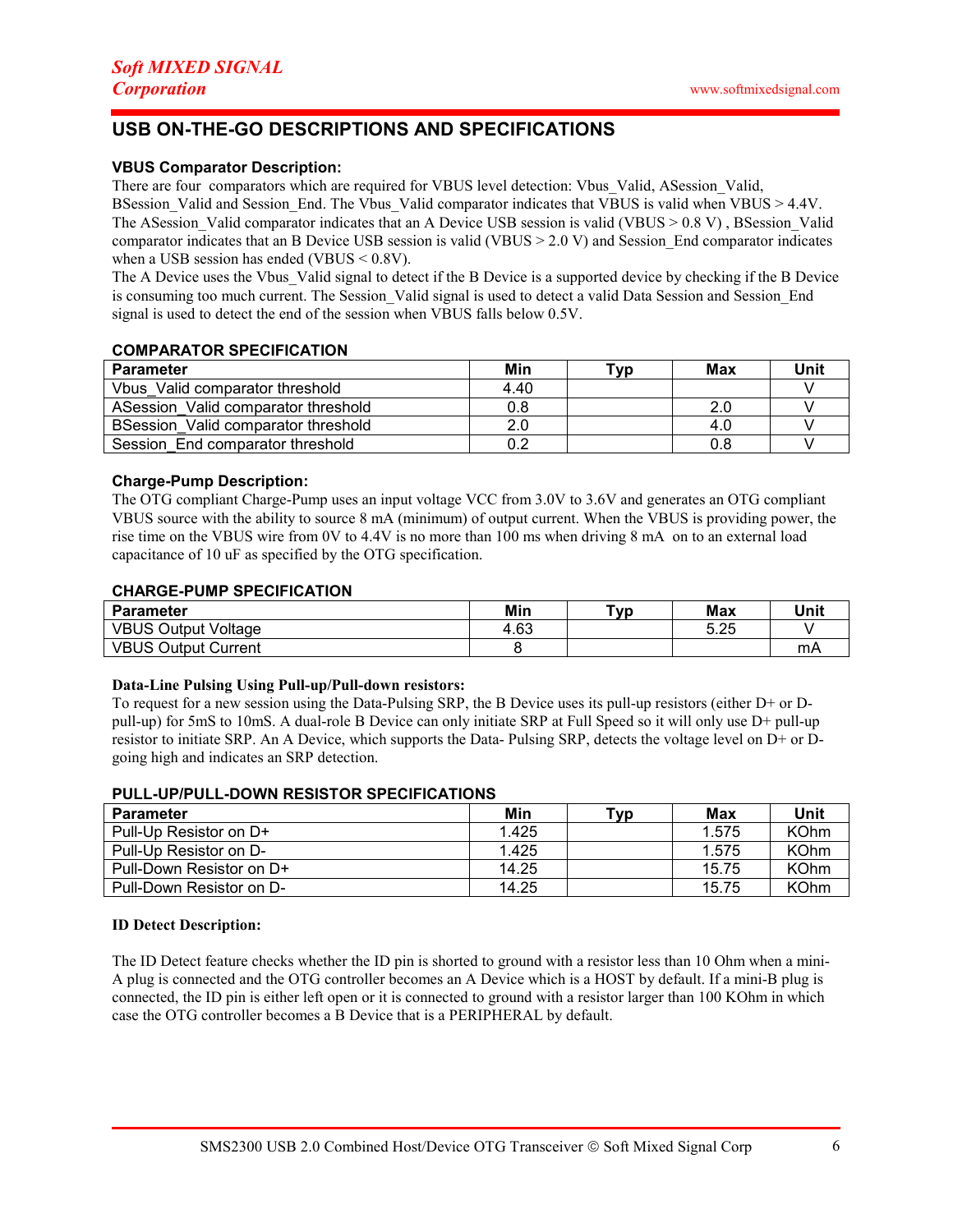## USB2FE

Analog front end USB2FE includes high-speed differential driver and envelope detection/disconnection differential receiver.



HIGH-SPEED RECEIVER—Data Sheet

Fig. 3: Block diagram of high-speed receiver

The high-speed receiver primarily consists of three functional elements:

- 1) A differential data receiver.
- 2) A transmission envelope detector.
- 3) A disconnection envelope detector.

The differential data receiver receives the high-speed (480Mb/s) differential data from the USB and converts it to a single-ended NRZI signal (DATA\_OUT) suitable for use as an input to standard CMOS digital cells. The receiver is disabled and powered down (with digital output forced to "0") when either the ENABLE input to the high-speed receiver is set to "0" or the output of the transmission envelope detector is "0.

The transmission envelope detector monitors the amplitude of the high-speed differential data signal from the USB. A differential amplitude greater than 150mVp, indicating valid data, sets the digital output ENV\_DET to "1," while an amplitude less than 100mVp, indicating invalid data, resets ENV\_DET to "0."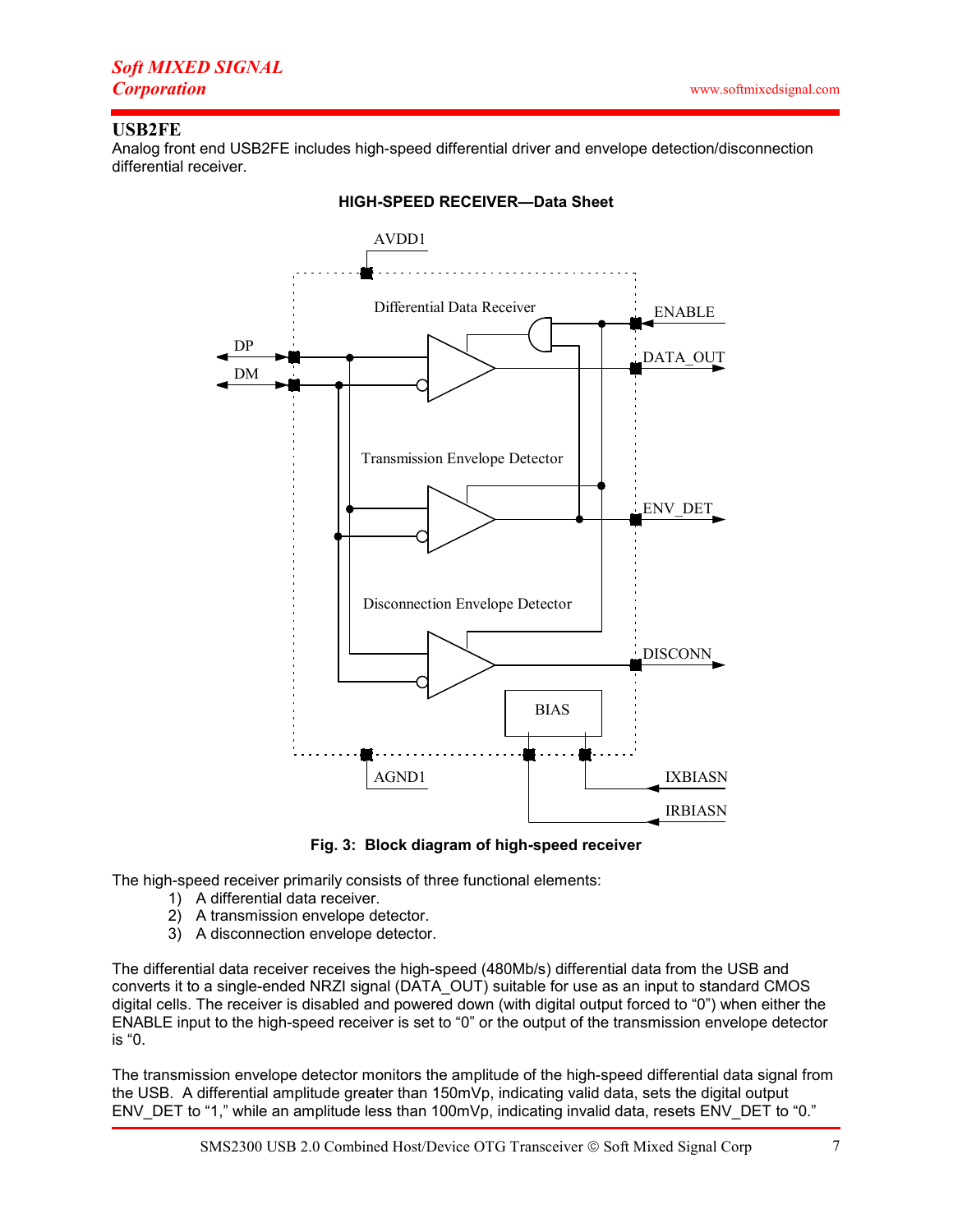The disconnection envelope detector also monitors the amplitude of the differential data signal from the USB, albeit with a somewhat different operation and different signal levels of interest. A differential signal amplitude greater than 625mV, indicating disconnection, forces output DISCONN to "1," while a differential amplitude less than 525mV causes DISCONN to remain at "0." The disconnection envelope detector is powered down (with DISCONN forced to "0") when the ENABLE input is set to "0."



#### HIGH-SPEED CURRENT DRIVER—Data Sheet

Fig. 4: Block diagram of high-speed current driver

The high-speed current driver is used for high-speed data transmission. For those times when the driver is not transmitting, a standby mode (set by  $\overline{DRIV}$   $\overline{ENA=0}$ ) is available which allows the 17.78mA current to be directed internally to ground (AGND1) and places the driver in a high-output-impedance state. The transition between standby and non-standby modes does not exhibit much delay, and use of the standby/non-standby modes ensures that the driver meets the required accuracy starting with the first symbol of a packet.

## **HSDLL**

The HS DLL is a delay line, characterized to sample data at 480Mhz to detect the data transition. This information is used by a HSDLL state machine to position recover clock at the midpoint of the data pulse to assure optimal setup and hold time. To further correct the clock discrepancy, which can be up to 500ppm between transmitter and receiver, a 24-bit elasticity buffer is used to store enough data in it to avoid overflow or underflow. A 12-bit threshold is reached before the receiver state machine starts using the data.

## FSDLL

FS DLL is a 4-time over-sampling clock recovery at 48Mhz to recover 12Mbps data. The HS detection circuit detects what speed the downstream port is. Once detected, either FS data or HS data are multiplexed to be NRZI-decoded back into NRZ data for receive state machine.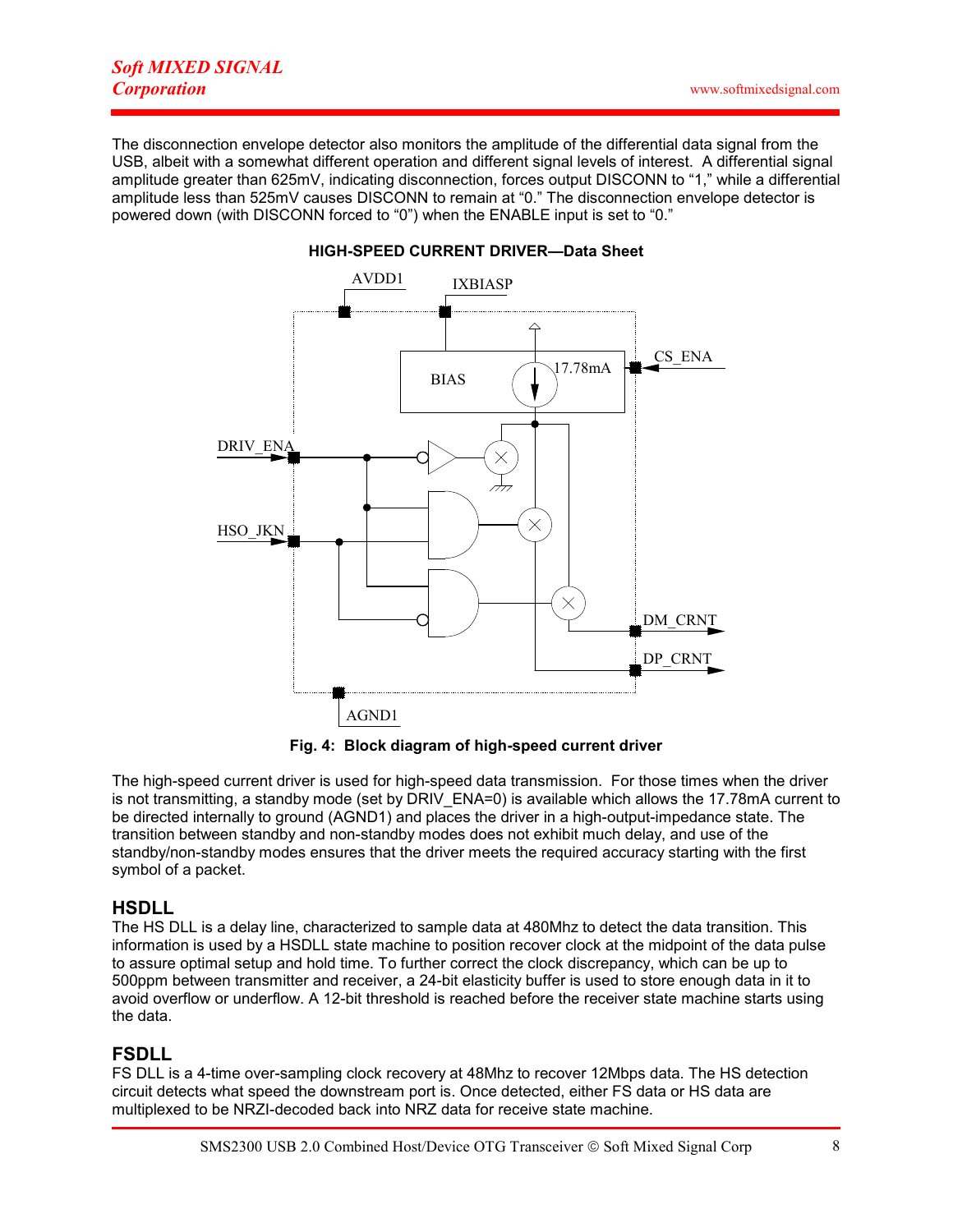#### RECEIVER:

The Receiver includes the HS and FS Receive Portions of the Analog Front End and the Receive Portion of the Digital Block which includes HS Clock & Data Recovery, Elasticity Buffer, FS DLL, Receive FIFO and Receive State Machine Implementation which includes NRZI Decoding, Bit Un-Stuffing, UTMI Control Signal Generation.

The receive path functions as follows:

- 1) AFE continuously monitors the line state for activity.
- 2) The digital block detects SYNC and strips it, at the same time turns on RxActive.
- 3) Received and Recovered Data is de-serialized, after being converted to NRZ and bit stuffing additions have been removed to generate individual bytes
- 4) Received bytes are put into Receive FIFO
- 5) Bytes are extracted from FIFO and given to UTMI with the control of RxValid and RxValidh signals

### RECEIVE STATE MACHINE

RESET: The assertion of reset signal forces the Receive State Machine into RESET state.

RXWAIT: When reset signal is gone, the Receive State Machine goes to RXWAIT state to wait for SYNC pattern.

STRIP SYNC: When SYNC is detected, STRIP SYNC filters out SYNC pattern until the first valid data. RXWAIT: When reset signal is gone, the Receive SM goes to RXWAIT state to wait for SYNC pattern. RXDATA: After 8 bits of valid serial data is received the state machine enters the RXDATA state, where the data is loaded into the RX Holding Register on the rising edge of CLK and rxvalid is asserted. The SIE must clock the data out on the next rising edge of **CLK**.

RXDWAIT: Each time 8 stuffed bits are accumulated the state machine will enter the RXDWAIT state, negating rxvalid thus skipping a byte time.

**STRIP EOP:** When the EOP is detected the state machine will enter the STRIP EOP state and negate rxactive and rxvalid. After the EOP has been stripped the Receive State Machine will reenter the RXWAIT state and begin looking for the next packet.

ERROR: At any time if there's an error due to bit stuff error, buffer overflow, buffer underflow, loss of sync, alignment error, … the state machine will enter ERROR state.

ABORT: Abort current packet due to receive error.



## Figure 5: Receive State Diagram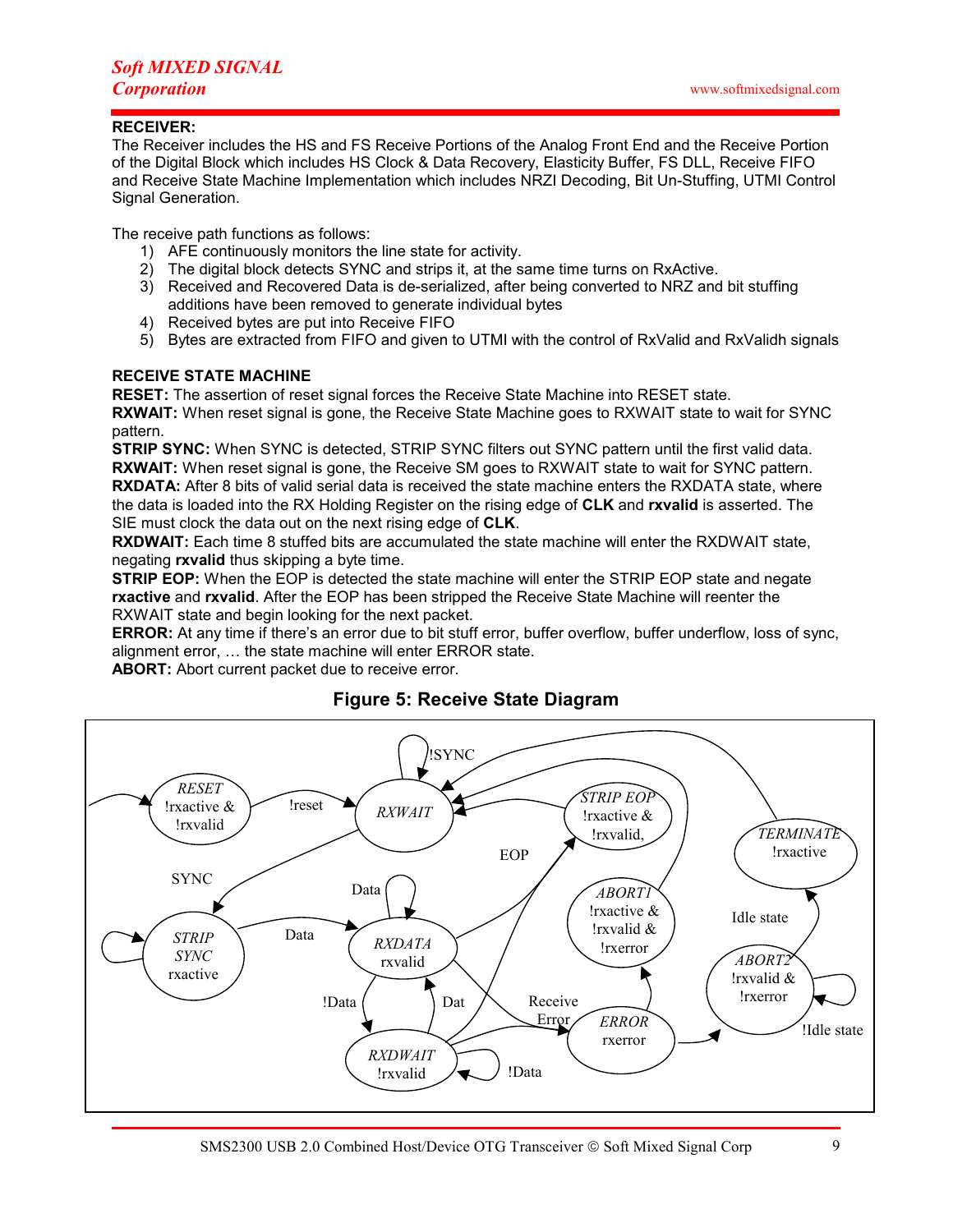### **TRANSMITTER**

The transmitter receives data from the UTMI under the control of TxReady, TxValid, TxValidh signals and drives the AFE to generate the correct form of signaling on the USB wire.

The Transmitter functions as follows:

- 1) The Device Function puts the transmit data on DataIn bus and turns on TxValid and/or TxValidh as appropriate.
- 2) The PHY samples TxValid and generates TxReady after putting the initial data into the Transmit FIFO
- 3) Individual bytes are taken from the TX FIFO and serialized for transmission while being NRZI encoded and Bit-Stuffed at the same time.
- 4) If, because of Bit-Stuffing, the TX FIFO becomes full, TxReady gets turned off which signals the Device Function to stop sending more data
- 5) The PHY drives turns on the appropriate Front End to generate the necessary Electrical signaling on the USB wire
- 6) As appropriate the PHY generates the SOF EOP and does the Disconnect Detection at the end of the packet

#### TRANSMIT STATE MACHINE

RESET: The assertion of reset signal forces the Transmit State Machine into RESET state.

TXWAIT: When reset signal is gone, the Transmit State Machine goes to TXWAIT state to wait for txvalid.

SENDSYNC: When txvalid is detected, SENDSYNC starts sending out SYNC pattern.

TXDATA: When the transmitter is ready for the first byte of the packet (PID), it will enter the TXDATA state, assert txready and load the TX Holding Register.

TXDWAIT: When there is no more data, the state machine goes to TXDWAIT and remains there until the TX Data Holding register is available for more data.

SENDEOP: When txvalid is negated the transmit state machine enters the SENDEOP state where it sends the EOP. After the EOP is transmitted the Transmit State Machine returns to the TXWAIT state, looking for more data.



#### Figure 6: Transmit State Diagram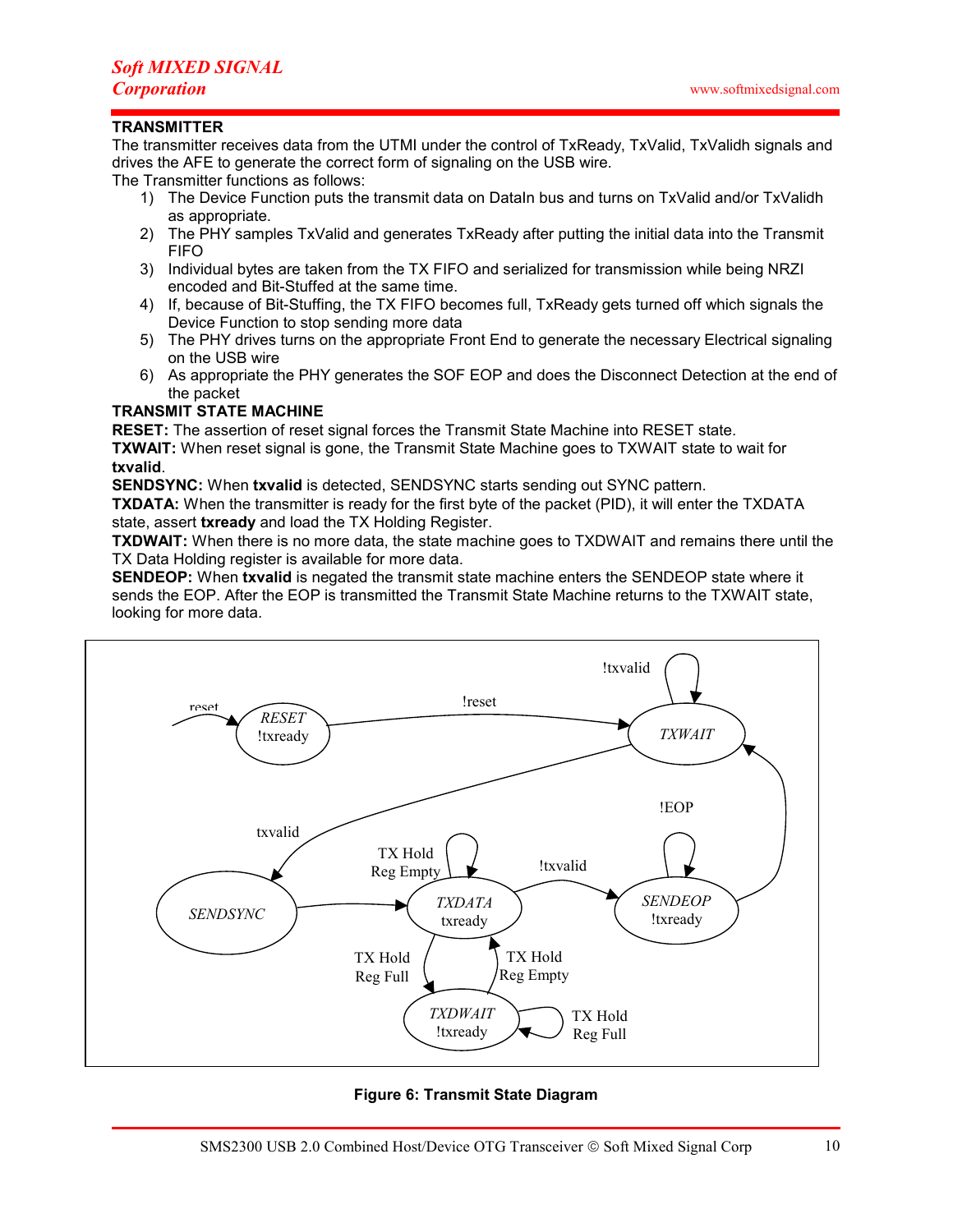# TIMING CONSTRAINTS:

INTER-PACKET DELAY TIMING VALUES:

| \/\/\/\/\/\/\/\/\/<br>$CLK$ /                    |                                      |  |  |  |
|--------------------------------------------------|--------------------------------------|--|--|--|
| $\mathbf{DP}/\mathbf{DM}$<br><b>IDLE</b>         | <b>SYNC</b>                          |  |  |  |
| 8-192 bit times<br>RX End Delay                  |                                      |  |  |  |
| <b>RXACTIVE</b>                                  |                                      |  |  |  |
| <b>EOP</b><br><b>DATAOUT</b>                     |                                      |  |  |  |
| <b>TXVALID</b>                                   |                                      |  |  |  |
| HS Inter-packet Delay for a RX Followed by an TX | TX Start Delay<br>SIE Decision Time- |  |  |  |

SMS2300 RX End Delay is 44 bit times to 63 bit times for 8-bit UTMI and 52 to 71 bits in 16-bit UTMI mode. The Maximum TX Start Delay for SMS2300 is 16 bit times.

| ${\rm CLK}$                                      |                               |  |  |  |
|--------------------------------------------------|-------------------------------|--|--|--|
| $CRC$ $X CRC$<br>EOP<br>${\rm DM}/\rm{DP}$       | XSYNC<br><b>XDATA</b><br>Xpid |  |  |  |
| TX End Delay                                     |                               |  |  |  |
| DATAIN CRC                                       |                               |  |  |  |
| <b>TXVALID</b>                                   |                               |  |  |  |
| <b>DATAOUT</b>                                   | PID)<br>DATA                  |  |  |  |
| <b>RXACTIVE</b>                                  | RX Start Delay                |  |  |  |
| HS Inter-packet Delay for a TX Followed by an RX |                               |  |  |  |

SMS2300 TX End Delay is 18 bit times to 40 bit times. SMS2300 RX Start Delay is 40 bit times to 63 bit times.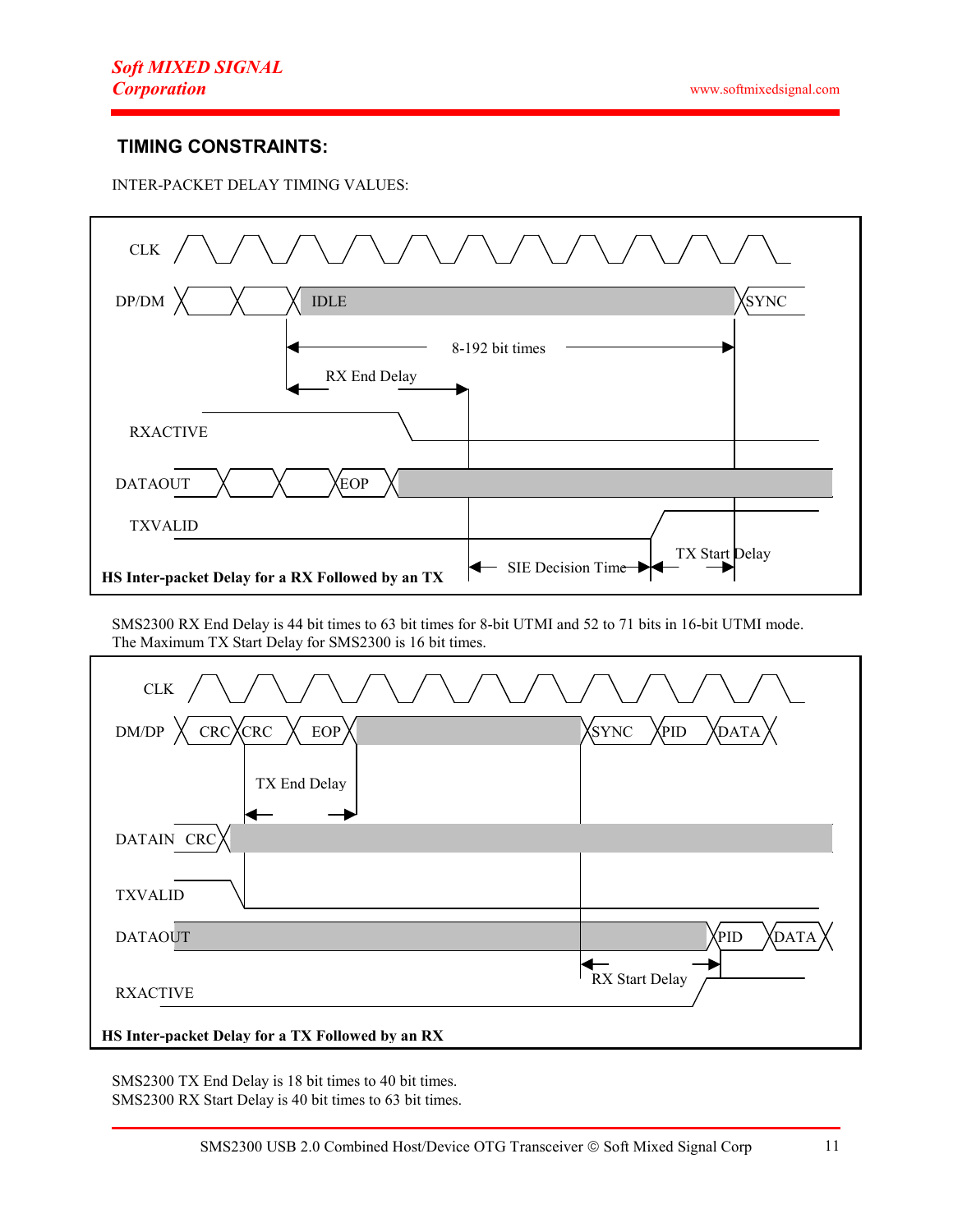# Soft MIXED SIGNAL **Corporation**

www.softmixedsignal.com





The SIE must utilize the LineState to determine the EOP transition from SE0 to the J-State.

FS SIE Decision time must be between 7 to 9 clks to ensure that 6.5 bit times FS inter-packet gap is met.